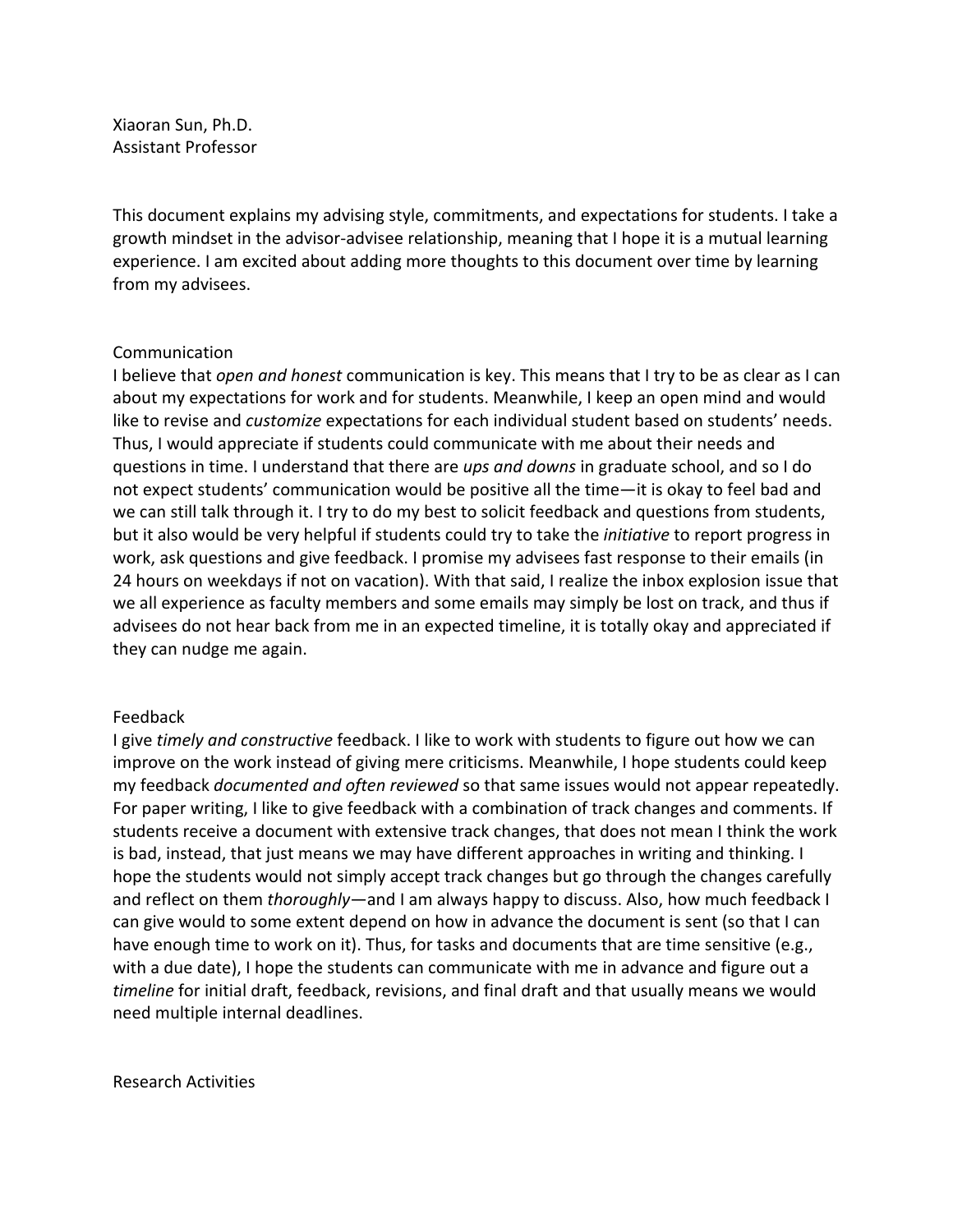For the training purpose, I like to involve each student into a *variety* of research activities, including (but not limited to) IRB material preparation and revision, literature review, participant recruitment, data collection, data management, data analysis, presentations, manuscript writing and editing, collaborations, reviews for papers and conferences. I believe any student/researcher would find some activities more fun and engaging than others, but I still think it is important to get familiar with as many different activities as we can in graduate training. For my research assistants, it would be helpful if you can *keep track of* the amount of time spent on each research task and report to me weekly. However, we can figure out a *flexible* plan for hours— I understand that we all have things going on in our life so it would be okay to fulfill fewer or more hours in some weeks than others.

## Learning Opportunities

I encourage students to learn new knowledge and skills in a *variety* of ways, such as by taking classes on campus, attending online workshops, reading books and technical blogs. Students who work with me usually would be expected to take some training (on campus, online, or by books/blogs) outside the department about *programming and computational methods*. I like to support this training along the way. I also encourage students to have a *product-driven* approach for taking elective classes and workshops/seminars. For example, it would be helpful if a student can think of a paper that they would write and publish using the knowledge learned when starting a class project or taking an online seminar about a method.

### Publications

I expect each student to have a couple of *first-authored and co-authored* papers published by the time when they are on the job market. An ideal situation is that starting from the first publication, each student at any time would have at least one first-authored paper in preparation (i.e., at the stage of pre-registration, data analysis, or writing), at least one firstauthored paper under review, and at least one first-authored paper in press—a continuous pipeline. For students to whom I am the primary advisor, I am happy to help them navigate through different collaboration opportunities, but I hope they can *inform* me about any prospective or ongoing collaborations.

# Professional Development

I encourage students to explore and choose the career paths that work the best for them. Trained as PhDs, many students would want to pursue an academic career path. For students who are most excited about working in a research institution, I highlight independence in their training goals. That would mean that I would like to help these students to have the skillset and confidence in being an independent researcher after graduating. For students who are most passionate about teaching, I would like to help students to explore opportunities for building up their teaching portfolio.

It is also very common nowadays for PhD students to purse a non-academic path, and I also fully support that if that is what an advisee is most passionate about. Examples for non